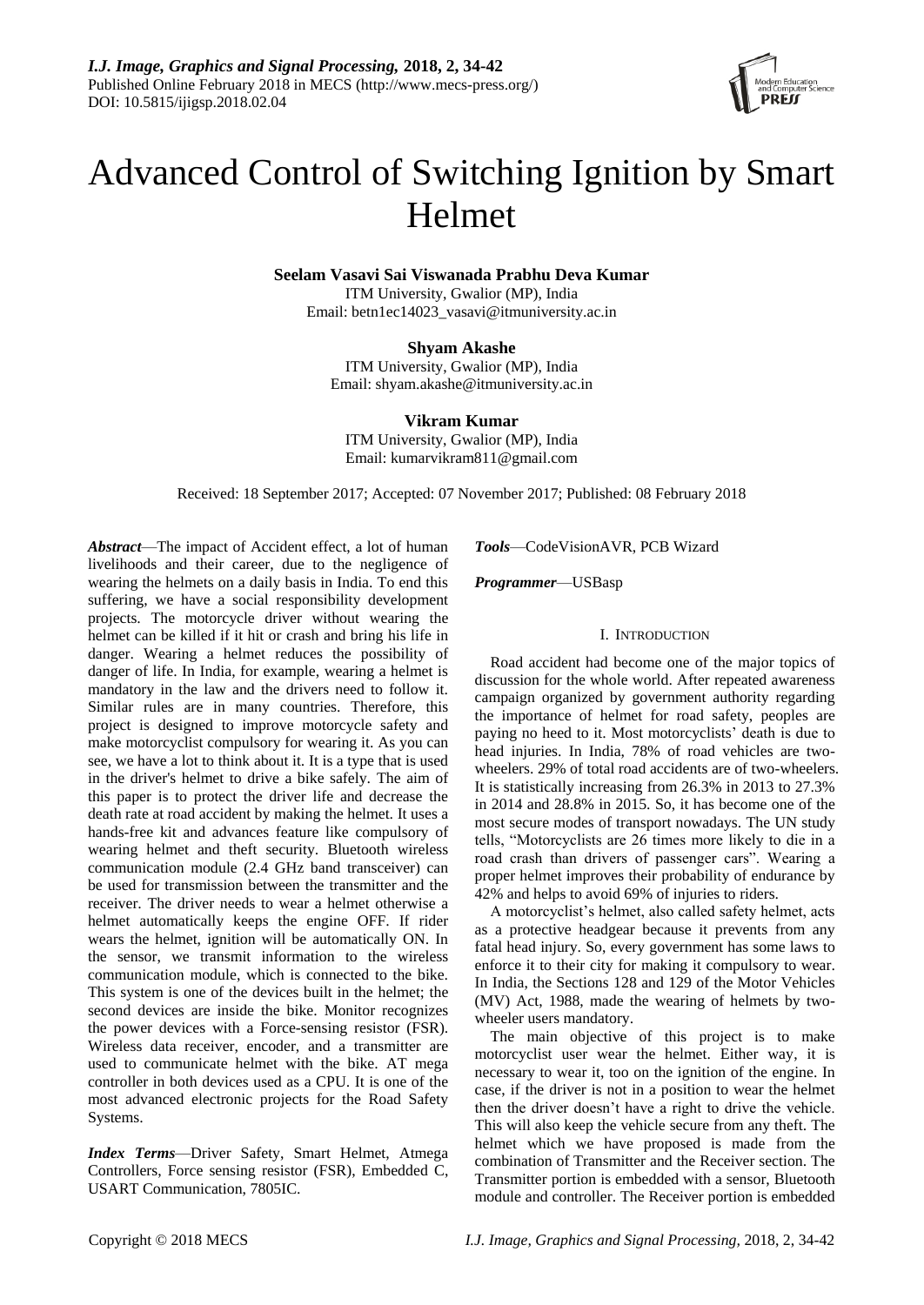with Bluetooth module, controller, status display and relay. The Controller is used in this project to control the whole operation. The ignition of the motorcycle can start only if the users wear the helmet properly.

# II. 8-BIT MICROCONTROLLER

In this project, we use two controllers ATMEGA16L and ATMEGA8A is an 8-bit microcontroller designed to support low power CMOS technology for better structural design RISC AVR 32 \* 8 High-Performance Registry Features. Manufactured by Atmel with Drive Unit Nonvolatile storage is very compact. The on-chip system memory 16 KB Flash memory program EEPROM 512 Kb and 1 Kb SRAM internal memory. This<br>ATMEGA16L microcontroller has a 40-pin. microcontroller has a 40-pin, programmable 32-pin line input (4 ports each port 8) and ATMEGA8A has 28 pin, 24-pin programmable input lines (3 ports per PIN of port 8) has pulse modulation Four channels, eight ADC channels with 10-bit input terminal 3 are used for DC (5V), two pins are used for the 3-pin AREF, AVCC and RESET crystal oscillator (XTAL2, XTAL1). This microcontroller operates at 2.7V - 5.5V from the 0.35mA - 1.1mA power in idle mode with the 0 - 8 MHz level. Boot loader software continues to work while the flash is updated application area to read correctly during the registration. The combination of 8 bits of automatic flash chip system processor RISC programmable monolithic machines. These are most commonly used microcontroller is a convenient and easy to implement the integrated application. It supports Embedded C and Assembler language of the coding system.



Fig.1.General Architecture of ATMEL microcontroller

#### III. BLUETOOTH MODULE

HC-05 Bluetooth module is an easy-to-use (SPP) Serial Port Protocol module. It is considered for transparent wireless serial communication. HC-05 Bluetooth module can be used in master or slave configurations, building it an excellent resolution for wireless communication. Bluetooth V2.0 + EDR 3Mbps is complete Advanced Data Bluetooth Rate 2.4 GHz module and total bandwidth. The CSR Blue Core Bluetooth 04 uses the system with a single external CMOS chip technology, and (Depending on the adaptive frequency jumper frequency) AFH.

Bluetooth module HC-05 is a master/slave drive. By default, the module is set in SLAVE mode. Function modules (master or slave) can only configure AT commands. Slave units cannot establish a connection with an additional device, Bluetooth, but it can recognize associates connections. The master module can start a connection to other devices. You can only use it for a serial port replacement to establish a connection between MCUs and GPS, PCs to the implementation project, etc.

#### *Hardware features:*

- Typical -80 dBm sensitivity.
- Power transmission at up to +4 dBm.
- Input/output voltage is 3.3-5volts.
- IOP control (programmable input / output).
- UART interface with programmable baud rate.
- Built-in antenna included.

## *Software features:*

- Standard slave transmission speed: 9600, 8 data bits, 01 stop bits, no parity.
- Power turns on automatically by default and connects to the last device.
- Pairing allow you to connect standard devices.
- PIN code auto sync: "1234", by default.

# *(A) Enable:*

If the enable is low, means that the module that it is not communicating with the device is not turned off. While the enable is opened, or when connected to 3.3 V, it is activated, the module enters, it remains in communication.

## *(B) Vcc:*

Voltage source is  $+3.3V$  to  $+5V$ 

$$
(C)
$$
 *GND*:

Voltage source is -3.3V to -5V

*(D) Txd and Rxd:*

These two pins, acts as an interface of UART communication

## *(E) State:*

It acts as a status indicator. Modules, other devices, though not in combination with a low-level signal. The low state indicates that the LED flash continuously, the module is not connected to another device. To another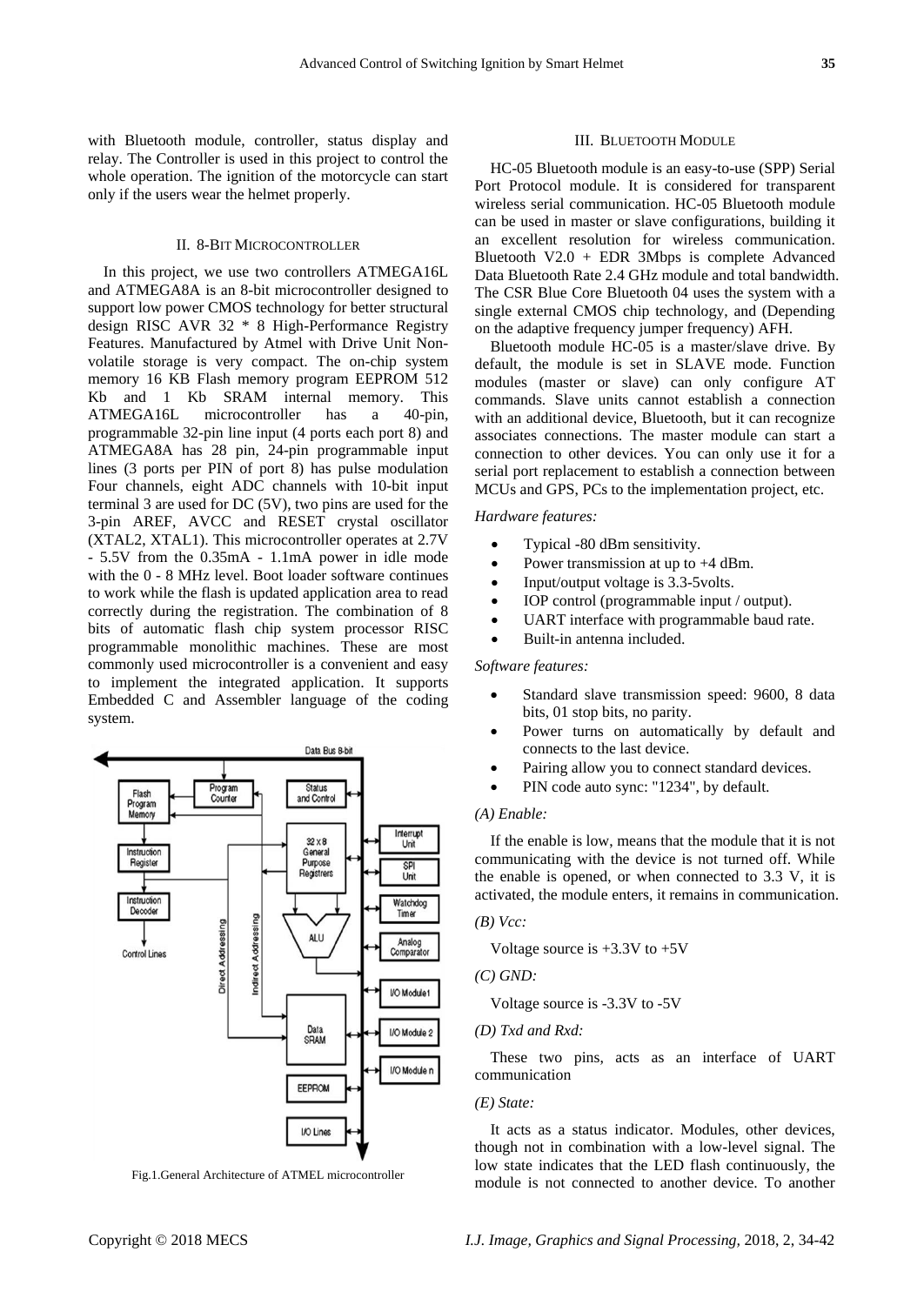device, signal active state High. At, LED indicates that the device is configured to flash over a fixed delay 2c in the delay example.

#### *(F) Button Switch:*

It is used to change the module in the AT command mode. , To start the power button to run second. With using the AT command mode, a user can modify the parameters of this module, only when BT device is not paired with other. When connected to all Bluetooth devices, and to start communication with the device, does not work with the AT command mode.



Fig.2. Bluetooth Module

# IV. FORCE SENSING RESISTOR (FSR)

It is a force sensitive resistor with a square detection surface of 1.75 x 1.5", which varies the resistance to the pressure that is exerted on the detection zone. FSR is basically a resistance that changes the resistance value (in ohms); depending on how much the pressure resistance applies. The FSR will be 1MΩ higher resistance. FSRs can be anywhere in the range of 100g to 10kg. These sensors are easy to install and are ideal for pressure measurement, but they are not very accurate. Use it to detect if it is pressed, but you cannot decide to use it as a staircase.



Fig.3. Force Sensing Resistor

FSR features (Force Sensing Resistor) has the following drawback that are linear. The following table is a logarithmic curve. And it is not a linear feature.



Fig.4. Force Vs Resistance

The following graph of force and conductance,



Fig.5. Conductance Vs Force(0-1Kg)Low Force Range



Fig.6. Conductance Vs Force(0-10Kg)

 $G =$  Conductance

 $F = Force$ 

 $A =$ Maximum conductance

 $B =$ The force with which the maximum conductance is half the maximum conductance.

Equation (1):-

$$
G = \frac{aF}{(b+F)}
$$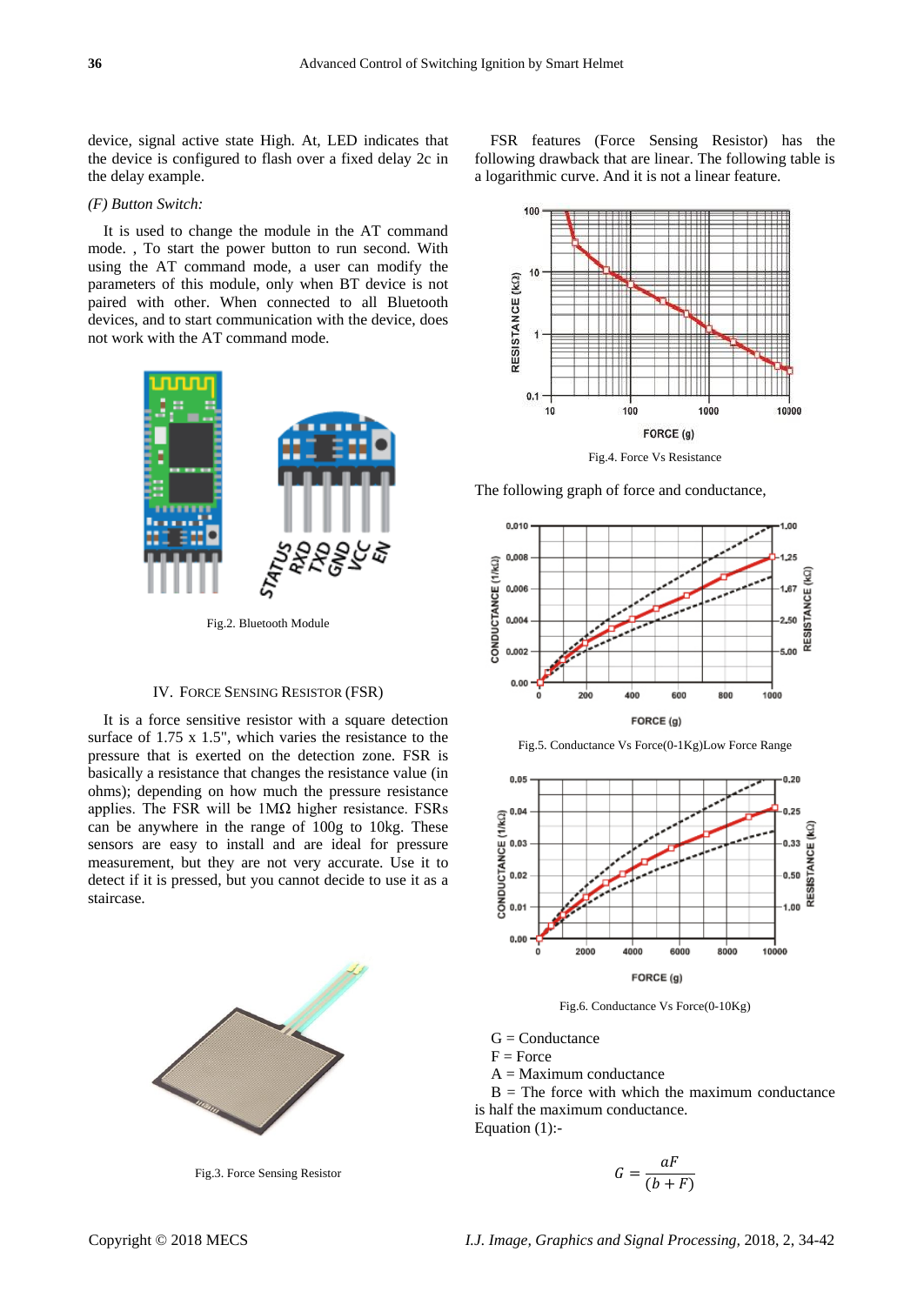

Fig.7. Voltage Divider

The voltage divider between output voltage and input voltage can be expressed by the Equation(2):-

$$
Vo = \frac{RmVi}{Rm + R}
$$

Vi is the input voltage, Vo is the output voltage, Rm is the resistor connected in series with the FSR, and  $R = 1/$ G.

Input voltage is Vi, Output voltage is Vo, Seriesconnected resistance with the FSR is Rm, and  $R = 1 / G$ .

From Equation(2)

$$
Vo = \frac{aRmViF}{F(aRm + 1) + b}
$$

If,

$$
F \ll \frac{b}{(aRm+1)}
$$

It is linear.

| Force           | Force       | <b>FSR</b>       |                    | $(FSR + R)$ Current thru | Voltage  |  |
|-----------------|-------------|------------------|--------------------|--------------------------|----------|--|
| $(\mathsf{lb})$ | (N)         | Resistance       | Ω                  | <b>FSR+R</b>             | across R |  |
| None            | <b>None</b> | Infinite         | Infinite!          | 0 <sub>m</sub> A         | 0V       |  |
| 0.04 lb         | 0.2N        | 30K <sub>Ω</sub> | 40 K <sub>0</sub>  | $0.13$ mA                | 1.3V     |  |
| 0.22 lb         | 1 N         | 6 KΩ             | 16 KΩ              | 0.31 <sub>mA</sub>       | 3.1V     |  |
| 2.2 lb          | 10 N        | $1$ K $\Omega$   | 11 KΩ              | $0.45 \text{ mA}$        | 4.5V     |  |
| 22 lb           | 100 N       | $250 \Omega$     | $10.25$ K $\Omega$ | 0.49 <sub>mA</sub>       | 4.9V     |  |

#### Table.1.

#### V. USART COMMUNICATION

In synchronous mode, data and clock are necessary; data is transmitted at a constant rate and data is typically transmitted, one byte at a time.

In asynchronous mode, only data is required, the data does not need to be transmitted at a constant speed and data is typically sent as a block. It allows more DTR (data transfer rate) if you keep all other factors constant.



Fig.8. waveform design of data transmitter and receiver.

#### VI. EMBEDDED C

During the years of microprocessor-based systems, we are developing programs for using counters and taking EPROM. There was no mechanism to find the program executed. They demonstrated the effectiveness of the program, such as LEDs and switches. They are very expensive and not very consistent but have fewer developers, a circuit emulator (ICE). At the same time, the use of a set of the processing system of language program was to reduce integrated movement with arbitrary compact embedded C language. C programming language is the most widely used processor/controller integrated. Arrays are also used, in particular, however, to implement parts of the code, such as efficiency of synchronization code extension, but they are very important.

Assembler programs were not useful between structures because they are explicit to the assembly language of the processor. To circumvent this problem, a number of high-level languages, including C, have appeared. Other languages like other arrivals such as PLM, Modula-2, and Pascal are not widely accepted. Of this, C won extensive recognition, not only for embedded systems but also for office applications. Although C has lost its radiance as a major language for universal applications, it has a physically strong built-in encoding. Built-in C classification for high recognition, such as cross compiler and compiler, like ice, etc. I found various tools all of which are doing the development of embedded systems more easily C and assembler language there are more systems that integrated programming is a natural choice. The use of assembly language, however, was developed with limited effectiveness in terms of code size and speed. Also, assembly code is not a growth requiring a high cost of convenient software code to grow. The development of small code is not very difficult. Programs such as important/tasks are increasingly complex to handle in assembly language. Construction of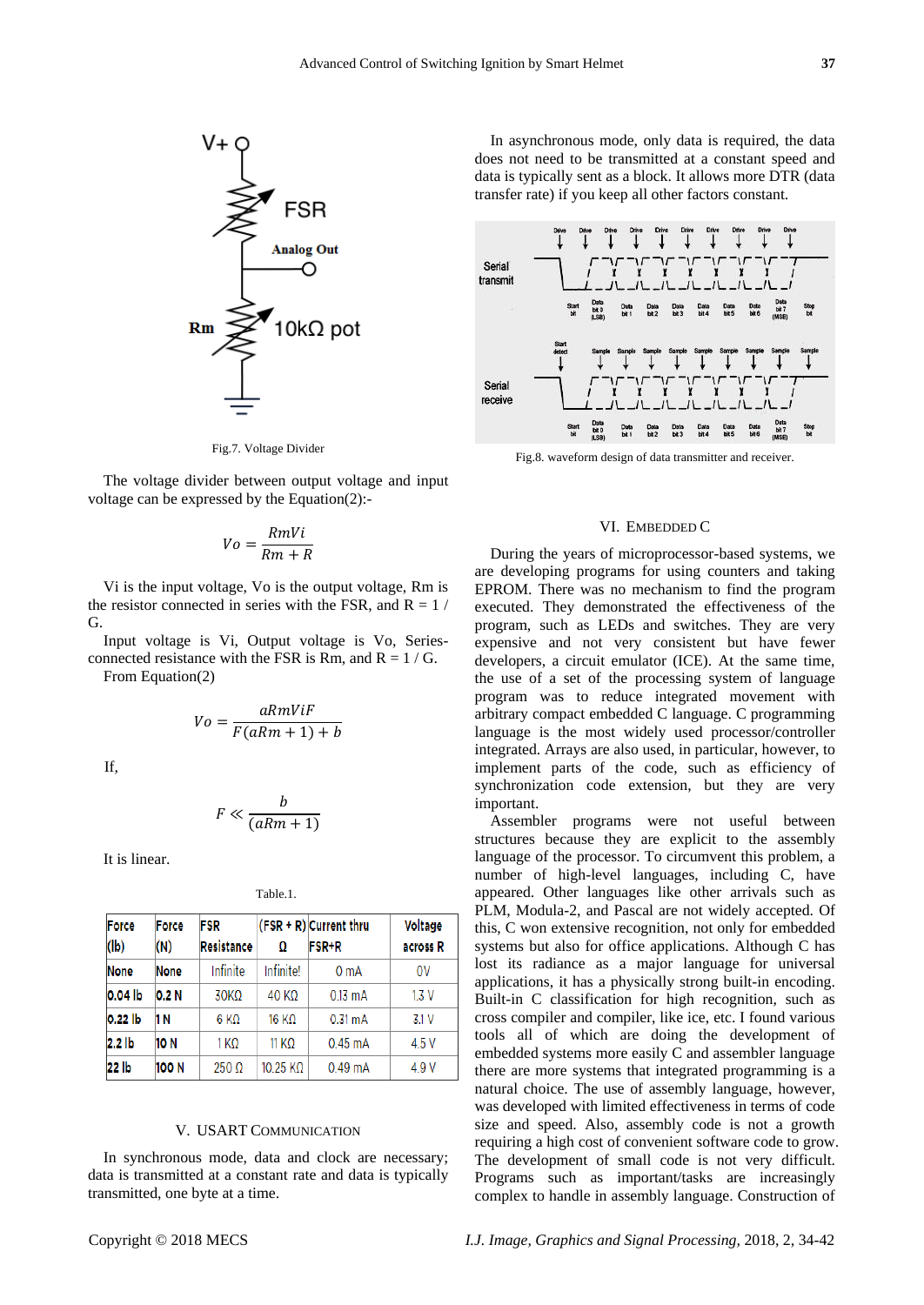high-quality developers should also be complicated. Therefore, in advanced languages, it is chosen for programming of embedded systems. Constructed C, for example, uses the most of the syntax and semantics of the C standard (case, switch) conditional function) main (), variable definition, data type, array, and string declaration, integer bit operation

*Note:*

- 1. Assembly language comparison was written in C code, more affordable and scalable, more consistent for all platforms.
- 2. The C compiler is currently in practical use for C integrated campaign and now many experienced programmers

#### VII. USBASB PROGRAMMER

USBasp is an integrated USB controller based on Atmel AVR control circuit. It consists of single or ATmega8 ATmega88 and passive part pair. The programmer is using the only USB firmware driver. No special USB driver is required. You need to install to Windows USBASP driver, use this programmer. There is a possibility that the USB power supply is actually too small and the possibility that the large capacity USB drive will be damaged may be too small. With the general 100 mA, more cards need to be equipped with separate sources. By operating the bridge figure 8, developers can set different power options. The program needs to allow the programmer to support and talk for software and chip purposes. To do this, you can perform software support reading (read or AVR flash backup). If the operation succeeds, it means that it can communicate with the software supported by the programmer and connect to the target board. If that fails you need to find the cause. The controller will operate more stable if the bridge "slow clock" (<1.5 megahertz) is shorted. Oscilloscope programming 062 (06201 P, 06201 KP or 06202 KP) is used. Pin head is compatible with time oscilloscope link.

However, in order to load the program (HEX file) of the microcontroller equipped with the USBASP programmer, appropriate software is necessary. Fortunately, an open free program for downloading, downloading and manipulating is combined with flash, EEPROM and microcontroller AVR programmer code. This is part of the software package. You can easily install Sinaprog or extreme burner, which has a number of Atmel AVR open source software development tools.

## VIII. 7805 VOLTAGE REGULTOR IC

78XX (sometimes L78xx, LM78xx, MC78xx ...) is a family of linear integrated circuit autonomous fixed voltage regulators. The 78XX family is used for electronic circuits that require a regulated power supply for general use and low cost ease. The family the IC family 78XX (with 12 volt 7812, e.g. 7805 has 5 volt output), 2 digit output voltage is exchanged. It is a 78XX

line positive voltage regulator: it generates a positive voltage relative to the common base. Supplemental negative voltage regulator is 79xx related equipment line. It can be used in combination to provide positive and negative voltage to the same power supply circuit as 78XX. The 78XX integrated circuit has a general setting, 7808 (8 V) 7809 (9 V) 7810 (10 V) 7812 (12 V) 7815 (15 V) 7818 (18 V) and 7824 7805 (5 V), 7806 (6 V) (24 V). 7805 is the most common because its stable 5 volt power supply provides the most power for the TTL component most. It is less common in the so powerful version like the LM78 LMxx series (500 mA) and the LM78L xx (100 mA) from the National Semiconductor series. Some devices provide slightly different voltages, as usual, as are the LM78L62 (6.2 volts), LM78L82 (8.2 volts) and ST Microelectronics L78L33ACZ (3.3 volts).



Fig.9. Schematic of Voltage Divider.

## IX. SYSTEM SETUP

In this research work we need configure and setup a system by this following below five steps:

#### *(A) Configure and Pair of two Bluetooth module*

We need to configure both modules. To do this, we need to switch to AT command mode, where we are how to do that. First, you need to connect the wiring diagram of the RS232 TTL, Bluetooth module. We need to connect the RS232 TTL pins to the HC-05 Bluetooth module pins as shown in fig.11.



Fig.10. Configuration of the Bluetooth modules.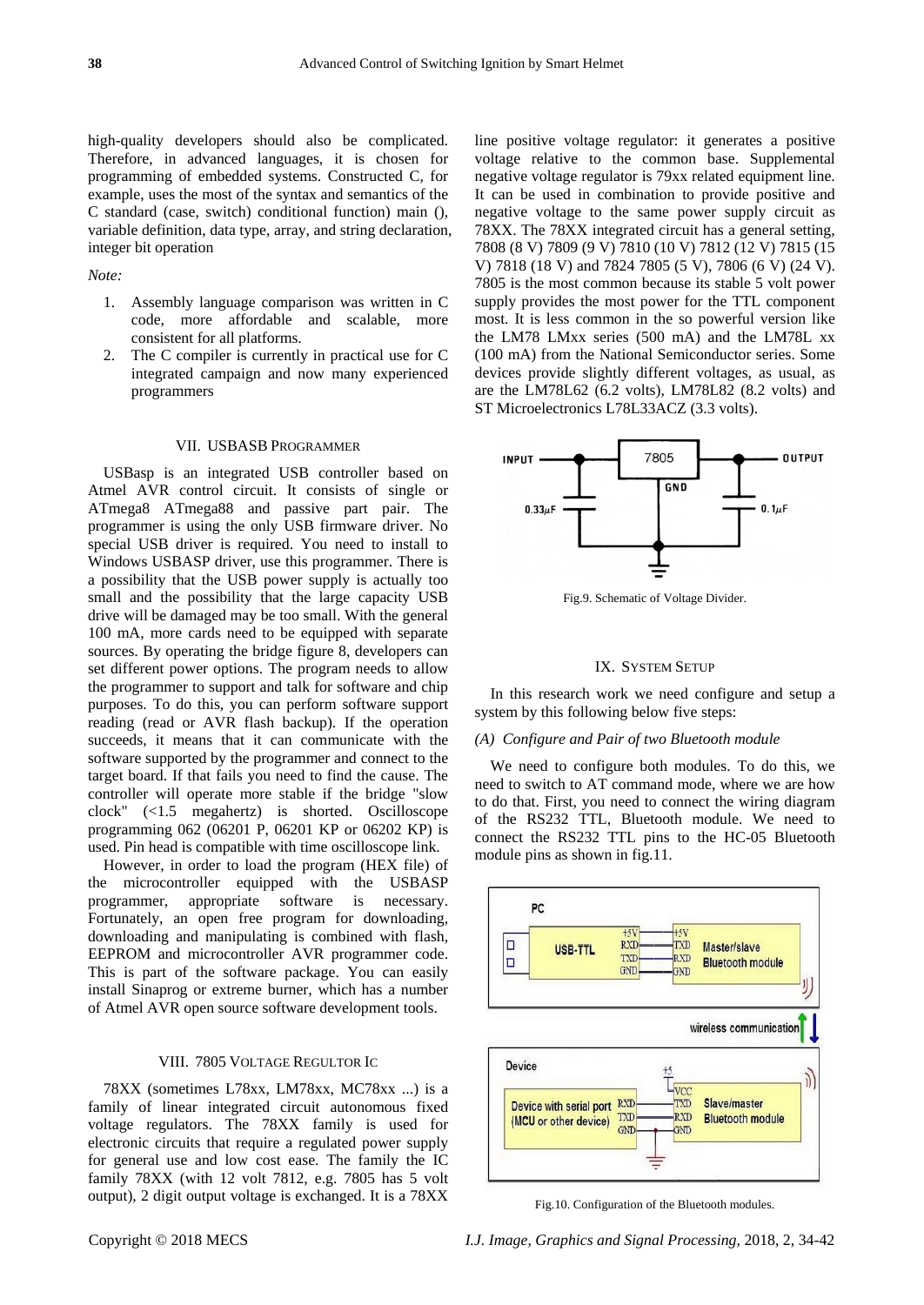Therefore, the RX pin of RS232 must be connected to the Bluetooth module TXD pin, and vice-versa. Now the Bluetooth module enters the command mode you need to take a small button on the terminal to provide the module. The Bluetooth module flashes, LEDs every 2 seconds, which means that we entered correctly in AT command mode. Make sure that connection of RX and TX lines should be proper. So we need to run a PUTTY tool to serial monitor and choose "both NL and CR" and the "38400 baud" rate is not the default baud rate of the Bluetooth module. Then it is ready to send commands and their formats. All commands start with "AT" ending with "?" When followed by "parameter name" followed by "+". When we enter the new value of this parameter, we return the value of the current parameter or, the "=" sign.

#### *(B) Configuring Slave Bluetooth module*

Confirm the need to return the message to "OK" when you enter "AT" command. So, when we get in, "AT+UART?" We need to get back to the sequence showing the default baud rate 38400, "ROLE=0" Which means that the Bluetooth device which is messaging is in the slave mode. "AT+ADDR?" which means that the Bluetooth device is finding the address: XXXX: XX: XX: XX.

This address is requiring the master configuration. In fact, when in the slave configuration of the address is everything we need, and we will change many of the various parameters such as name, transmission speed, password etc.,

### *(C) Configuring Master Bluetooth module*

Set up another Bluetooth module as the master device. First, and to ensure that it is the same as the input slave device 38400, check the baud rate and "AT+ROLE=1" set the Bluetooth module as the master device. After using "AT+CMODE=0", establish the command "AT+ BIND=XXXX, XX, XX, XX" connection "constant direction mode" command to set the address of the previously marked slave device.

When we write the address we need to use a comma instead of two points. Also, we woke up a master to connect to any device within its transmission range and the step before the command '0' introduced '1' instead of 'AT+CMODE' skipped although it may be.

However, this is necessary for the basic configuration of the Bluetooth module to re-activate modules within seconds that the master connects to the slave, currently acting as the master and slave devices, connecting the normal data It's all. Both modules are flashing every 2 seconds, indicating a successful connection*.*

### *(D) Installing the designed circuit board in the helmet*

The circuitry installed in a helmet is Transmitter circuit designed by an atmega8 microcontroller with the internal supply of 5V given by a 7805IC through battery. In this device we used Force Resistive Sensor (FSR) which is used to receive the analog output according to the applied force. These analog data will read by using analog to digital converter (ADC) pin of microcontroller. The value will read according to the reference voltage (Vreff). Master Bluetooth module is as a transmitter which transmits the data received from the microcontroller. Bluetooth module is communicated with USART pins of the microcontroller. Logic given in the program is that, the analog voltage is greater the reference voltage then usart transmits the data from master to slave. Finally, the whole module is implemented in the helmet as shown in figure.12.



Fig.11. Circuit board in the helmet.

#### *(E) Installing the designed circuit board in the vehicle*

According to this research device the circuitry should installed in a vehicle is Receiver circuit designed by an atmega16 microcontroller with the internal supply of 5VDC given by an adaptor from the vehicle battery. In this device we used Bluetooth module to receive the data, it is in the mode of slave. The 16\*2 LCD is interfaced to one of the port of the microcontroller to display the current statues. Microcontroller initializes a pin as output to the relay with the help of transistor.

#### X. CONNECTED MODULES WITH WORKING PRINCIPLES

*(A) Working of Receiving Device*



Fig.12. Connectivity of Receiver Block Diagram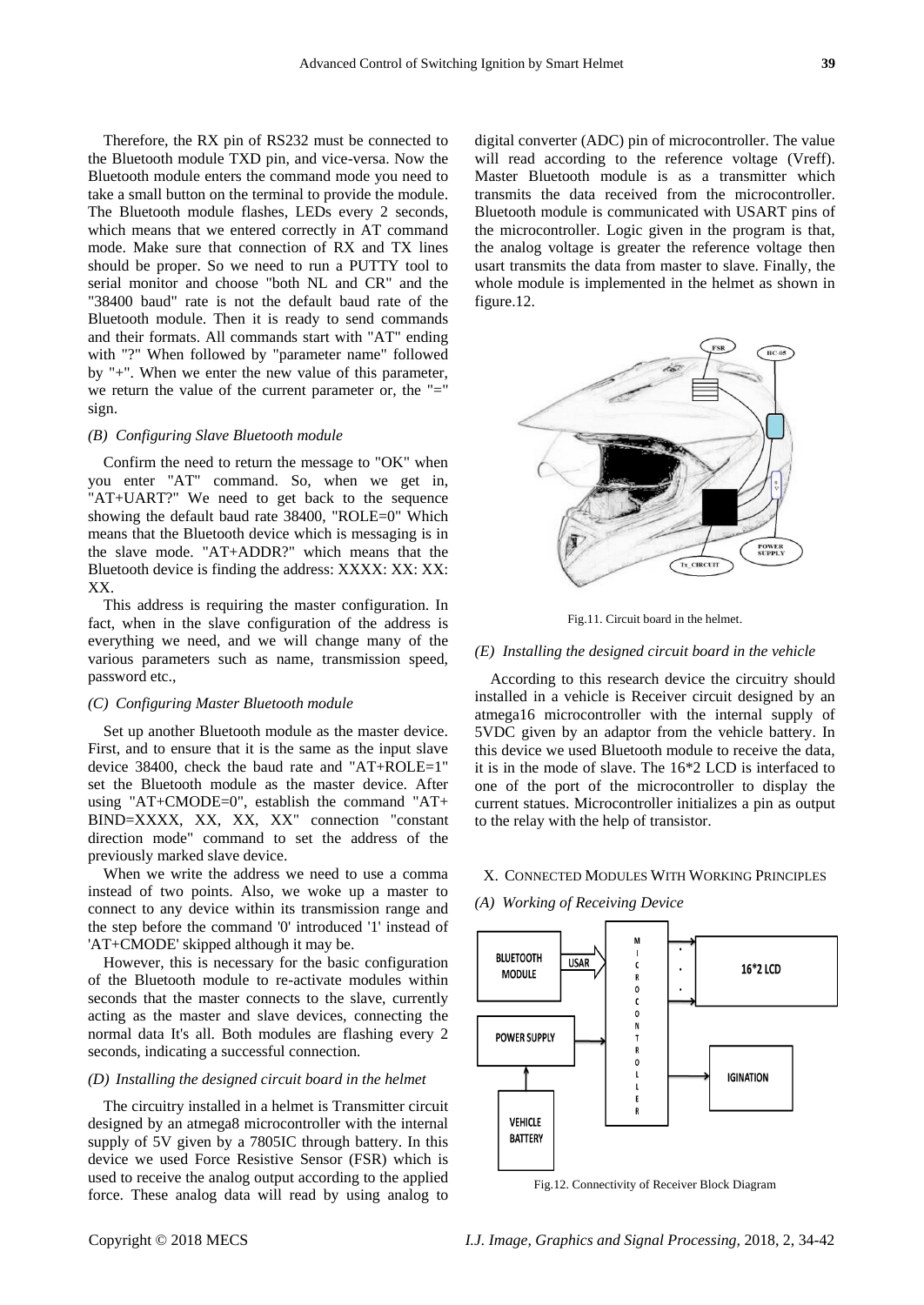In this research work the data which is transmitted by the master module is received by slave module which is present in vehicle. The slave Bluetooth module forwards the data to the microcontroller. For receiving the data the controller should enable the receiver mode. As per the data received is "HIGH" and "LOW" therefore if it receives high then the display monitors the statues "HELMET CONNECTED" and the relay works as a closed switch by this switching the ignition turns "ON". At this condition the vehicle is ready to start and can move on. Or else if it receives low then the display monitors the statues "HELMET DISCONNECTED" and the relay works as an open switch by this switching the ignition turns "OFF". At this condition the vehicle is not ready to start. To operate the relay we used transistor as a switch condition. This condition is applicable when to operate high voltage device with low control signal. The supply is given from the vehicle battery by using voltage adapter of output 5V dc with 2Amp. Here, the 16\*2 LCD is connected in 4-bit mode.

#### *(B) Working of Transmitted Device*



Fig.13. Connectivity of Transmitter Block Diagram

In this research work we considered that the output of the Force Sensing Resistor (FSR) gives the output signal according to the force is applied on it. The result of this FSR is shown in the above tabular Table.1 and graphical form Fig.4. The FSR output is in analog form which is necessary to convert into digital form. Due to this reason we enabled ADC in the microcontroller at PORTA.

The master module acts as a transmitter in this device. To transmit the data we need to enable the Transmit mode from the USART of the microcontroller. The condition to communicate the master module and the microcontroller is to cross connect the pins such as Tx pin of Microcontroller to the Rx pin of Master Bluetooth module. Finally, we applies a logic in the controller i.e. if the FSR output is greater than the reference voltage (Vreff) then it transmits "HIGH" or else if the reference voltage is less then it transmits "LOW". The total circuitry works on 5V dc supply it has been provided by a battery source.





Fig.14. Flowchart and representation of the innovation.

By this research we are implementing this device for the safety of the driver. In this research work we firstly, Initialization of all the ports and Bluetooth modules are ready to communicate. The driver should key on the ignition. Now, the driver has to wear the helmet to step on next otherwise it waits until the helmet to wear. Then the helmet and the bike have to communicate, if helmet is connected the ignition turns "ON". Now the engine is ready to start. Else, if helmet is disconnected the ignition turns "OFF". Now the engine is not in a state to start. Now, we can have a safe journey.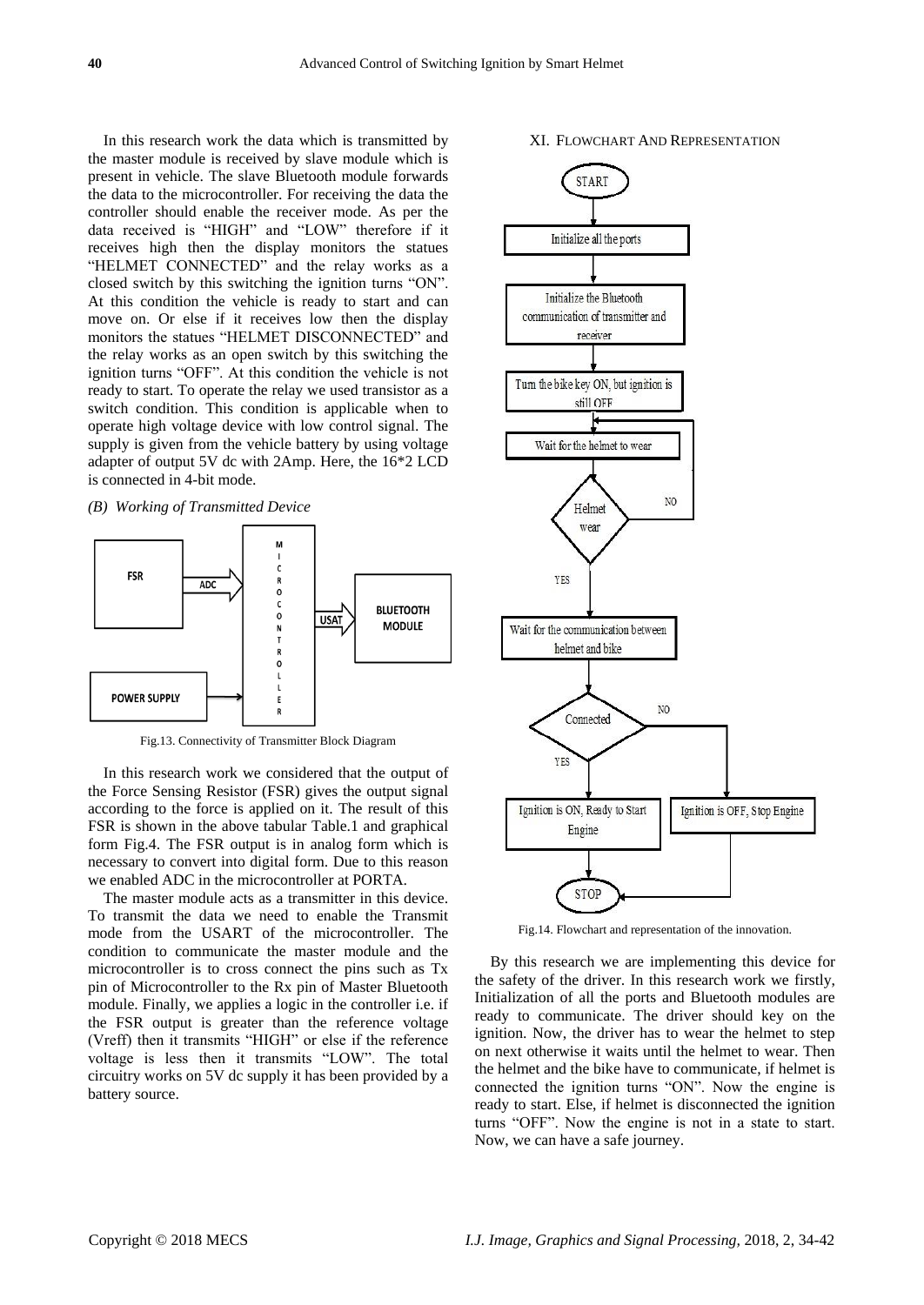#### XII. INNOVATED HARDWARE

The proposed Research work is implemented in real time. The actual interface is shown in following Fig.15 and Fig.16. In the form of screenshot interfaced with proposed necessity of helmet idea. The proposed work is found accurate and kept under testing of 9 days up to 495 kilometers.



Fig.15. Innovated picture of helmet is connected.



Fig.16. Circuitry setup in the helmet.

# XIII. FUTURE SCOPE

1. This proposed project can be implemented in BS-IV vehicles.

- 2. Further we can make helmet is compulsory (without helmet we can't ride the bike).
- 3. Protect the driver life in accidents.
- 4. Decrease the death rate in road accidents.

# XIV. CONCLUSION

The proposed Smart Helmet is tested and implemented in helmet and vehicle successfully. This work can also implement in the other application domains. The project has showed that the bike ignition will start if the helmet is worn. So, it will automatically decrease the effect from accident and it can avoid bike from being stolen. Executing the wireless system which Bluetooth Module to send signal from helmet device to the bike device. This wireless connection is better than wired link.

#### ACKNOWLEDGEMENT

The authors of this paper would resemble to expressive great appreciation to ITM University Gwalior.

## **REFERENCES**

- [1] Smart Helmet with Sensors for Accident Prevention Mohd Khairul Afiq Mohd Rasli, Nina Korlina Madzhi, Juliana Johari Faculty of Electrical Engineering University Tecnology MARA40450 Shah Alam Selangor, MALAYSIAjulia893@salam.uitm.edu.my
- [2] A Smart Safety Helmet using IMU and EEG sensors for worker fatigue detection Ping Li, Ramy Meziane, Martin J.-D. Otis, Hassan Ezzaidi, REPARTI Center, University of Quebec at Chicoutimi Chicoutimi, Canada Email: Martin\_Otis@uqac.ca Philippe Cardou REPARTI Center, Laval University Quebec, Canada Email: pcardou@gmc.ulaval.ca)
- [3] Harish Chandra Mohanta, Rajat Kumar Mahapatra and Jyotirmayee Muduli(2014)", Anti-Theft Mechanism System with Accidental Avoidance and Cabin Safety System for Automobiles", International Refereed Journal of Engineering and Science (IRJES), Vol. 3, No. 4, pp. 56-62.
- [4] Laxmi R, Saritha B, Priyadharshini B,Deepeka S and Vijay J (2011), "Drunken Drive Protection System", International Journal of Scientific & Engineering Research, Vol. 2, No. 12, ISSN: 2229-5518.
- [5] Boutigny, Pierre-Henri; Nguyen, Huy Anh; Raoulx, Denis; , "1GHz Analog Comparator and Switch Matrix for 8-Channel Analog Data Acquisition System," Solid-State Circuits Conference, 1988. ESSCIRC '88. Fourteenth European , vol., no., pp.106-109, 21-23 Sept. 1988
- [6] Hart, B.L.; , "Precision voltage-divider circuit," Electronics Letters ,vol.7, no.23, pp.679-680, November 18 1971
- [7] Jianyun Ni; Jing Luo; "Microcontroller-based engineering education innovation," Educational and Information Technology (ICEIT), 2010 International Conference on , vol.3, no., pp.V3-109-V3-112, 17-19 Sept. 2010
- [8] Ian, Paul. "Wi-Fi Direct vs. Bluetooth 4.0: A Battle for Supremacy". PC World. Retrieved 27 December 2013.
- [9] F.L. Lewis. "Wireless Sensor Networks." Smart Environments: Technologies, Protocols, and Applications, ed. D.J. Cook and S.K. Das, John Wiley, New York, 2004. Automation and robotics research institute. 26 Oct. 2013